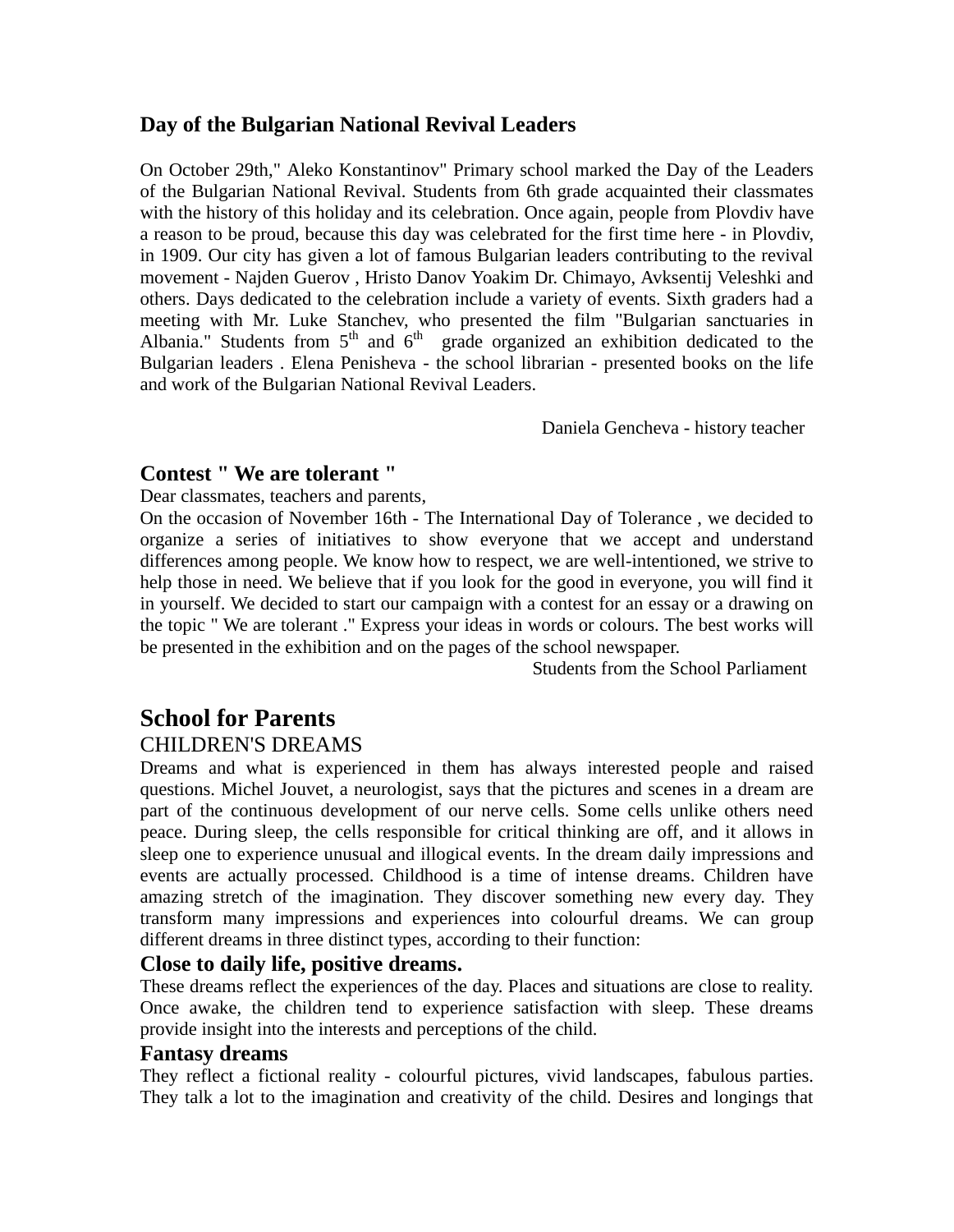seem impossible in real life, come to life in a dream. Memories of adventures and fantasies may accompany children throughout the day.

### **Scary dreams**

Nightmares frighten children and make them feel insecure. They wake up, call for assistance and weep. Often after wake up, they don't know where they are and they need time to orient themselves. According to research by Michael Schredl, bad dreams in children are approximately 2 times more often. They are frequent between the ages of 6 and 10 when children have nightmares at least once a week.

#### **What to do when your child has nightmares?**

Nightmares may be so intense and demanding that the child is experiencing great fear of sleep, fear of ghosts and monsters coming back again. It helps to leave a small night lamp on in the nursery. Many children are afraid of the dark. It is important for children to have a " night companion ". This could be their favorite toy or blanket. Bedtime Stories can be a good end to the day which will give the children a sense of security. It is also a good idea to give your children the opportunity to describe their experiences during the day. Thus, some problems could be solved before going to sleep and they might not be transformed into the dream.

# **Nightmares caused by traumatic events**

Childhood dreams can be considered as guidelines for real-life situations in which the child is not doing well. Consider where the nightly fears of your child come from. Tension and conflicts in the family or kindergarten burden the child. Birth of a sibling, a new partner of the parent etc. is often processed into sleep. Divorce, change of residence, physical violence can also lead to your child's nightmares. If a child is often haunted by nightmares, if they reflect on his behaviour during the day, it is advisable to seek professional help and consult a psychologist.

> Zdravka Petrova - guidance counselor, by materials on the Internet

# **Library - Information Centre**

October 28th - International Day of school libraries

Libraries and schools work together to awaken children's interest in books.

"Libraries should cooperate with schools because schools educate and teach good values and libraries do the same. Libraries for children should be synonymous with knowledge and inspiration, children should not be afraid of books, but love them."

A. Tileva

"We must never stop learning, we are partners and should not be split. Courage, strength and creativity. Everything is in our hands. "

Anna Kojuharova

Two ladies devoted their energy and enthusiasm for libraries to stay deeply connected with both everyday work and leisure time of adolescents.

Elena Penisheva - Librarian

October 25th - International Women's Day in the struggle for peace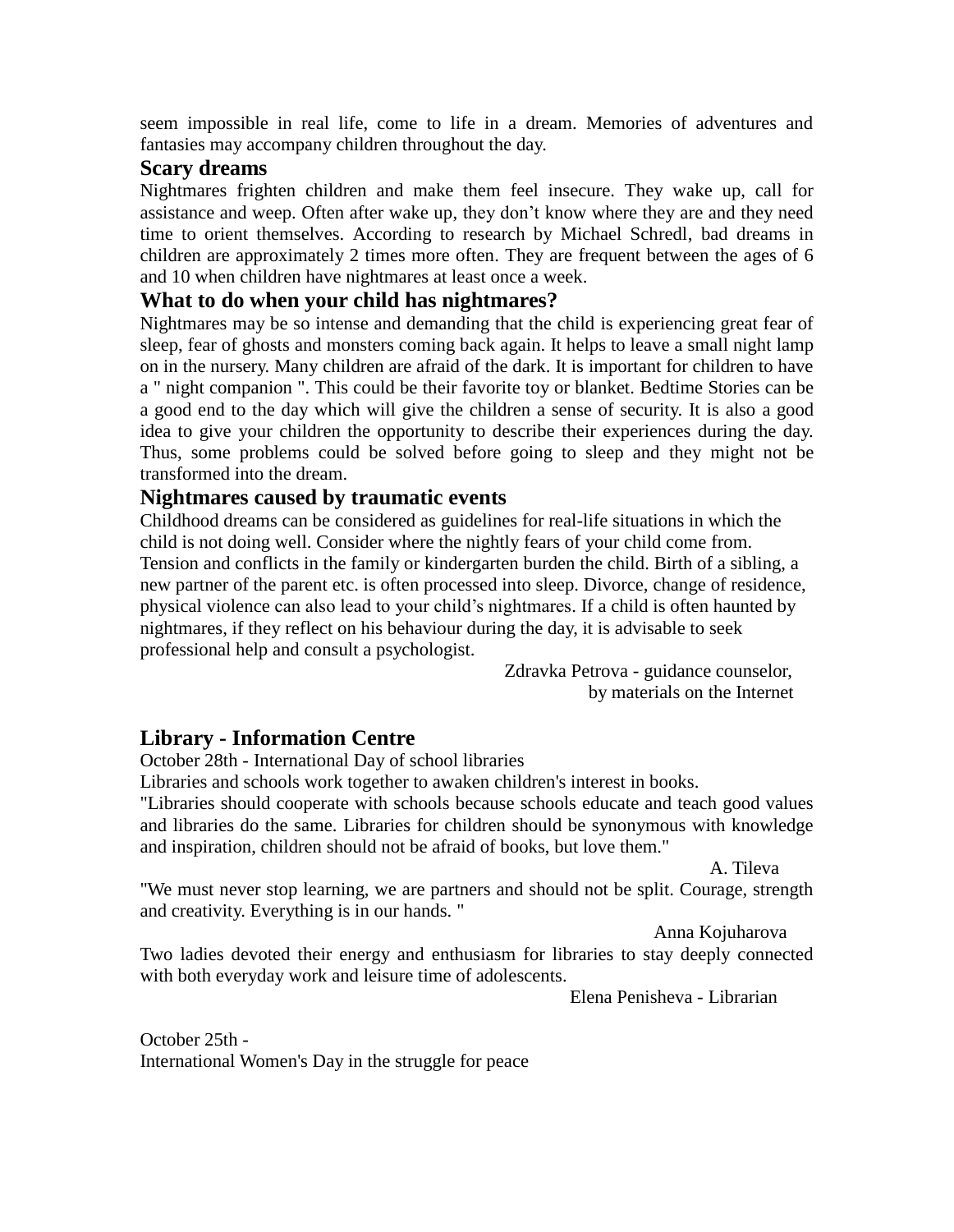#### **Rosa Parks** 1913 - 2005

Rosa Parks was born in 1913 in Alabama as Rosa **Rosa Louise McCauley**. She was a seamstress and a longtime member of the NAACP branch in the capital of Alabama, Montgomery. Her arrest on December 1st, 1955 for refusing to give up her seat to a white man in a municipal bus, caused a bus boycott. This successful protest that lasted more than a year, marked the emergence of Dr. Martin Luther King as a leader in the fight for civil rights for African Americans and promote nonviolent forms of protest. Kicked out of work and unable to find another, Parks moved in 1957 in Detroit. There she was again active in the civil rights movement, and in the period 1965-1988, she worked as an assistant to Congressman John Conyers. Rosa Parks was awarded the highest honors of the U.S. Congress - Congressional Gold Medal.

**Helen Adams Keller** (June 27, 1880 – June 1, 1968) was an American author, [political](http://en.wikipedia.org/wiki/Political_activist)  [activist,](http://en.wikipedia.org/wiki/Political_activist) and [lecturer.](http://en.wikipedia.org/wiki/Lecturer) She was the first [deafblind](http://en.wikipedia.org/wiki/Deafblindness) person to earn a Bachelor of Arts degree. The story of how Keller's teacher, [Anne Sullivan,](http://en.wikipedia.org/wiki/Anne_Sullivan) broke through the isolation imposed by a near complete lack of language, allowing the girl to blossom as she learned to communicate, has become widely known through the dramatic depictions of the play and film *[The Miracle Worker](http://en.wikipedia.org/wiki/The_Miracle_Worker)*.

Keller went on to become a world-famous speaker and author. She is remembered as an [advocate for people with disabilities,](http://en.wikipedia.org/wiki/List_of_disability_rights_activists) amid numerous other causes.

Helen Keller travelled a lot and was supported in her efforts against the war. As a member of the Socialist Party of America and prominent lobbyist, she fought for causes such as women's right to vote, workers'rights etc. Helen Keller became blind and deaf soon after birth, but learned to read, write and speak.In spite of her blindness, Helen Keller wrote numerous articles and several books, including "The Story of My Life" and "Diary of Helen Keller". Helen Keller died at the age of 88. She remains in history as one of the smartest and most courageous women.

#### **LANGUAGE PAGE**

# **ECOLOGY**

#### **Caves in Bulgaria**

There are about 5100 caves in Bulgaria. Most of them are regularly visited by tourists. Each has its own unique story.

- One of the caves is *Bacho Kiro*. It is located near Dryanovski Monastery refined and open to visitors. Not far from it is Bacho Kiro Hut, which is the most visited in the area.

- *Ledenika* cave is 16 km from the town of Vratsa. It is mostly visited during the winter and fall, because then you can see the beautiful icy stalagmites, stalactites and columns. Near the cave is Ledenika hut.

- *The Magura Cave* is one of the most beautiful caves in Bulgaria. Located in the north-western Bulgaria near the village of Rabisha. In the vicinity of the cave is the Rabisha lake. Paintings from different historical periods decorate the cave walls.Bones from different prehistoric species like [cave bear](http://en.wikipedia.org/wiki/Cave_bear) or [cave hyena](http://en.wikipedia.org/wiki/Cave_hyena) have been discovered in the Magura Cave.

- *Duhlata* (Bosnek Cave) is located at the right end of the Struma River.It is the longest